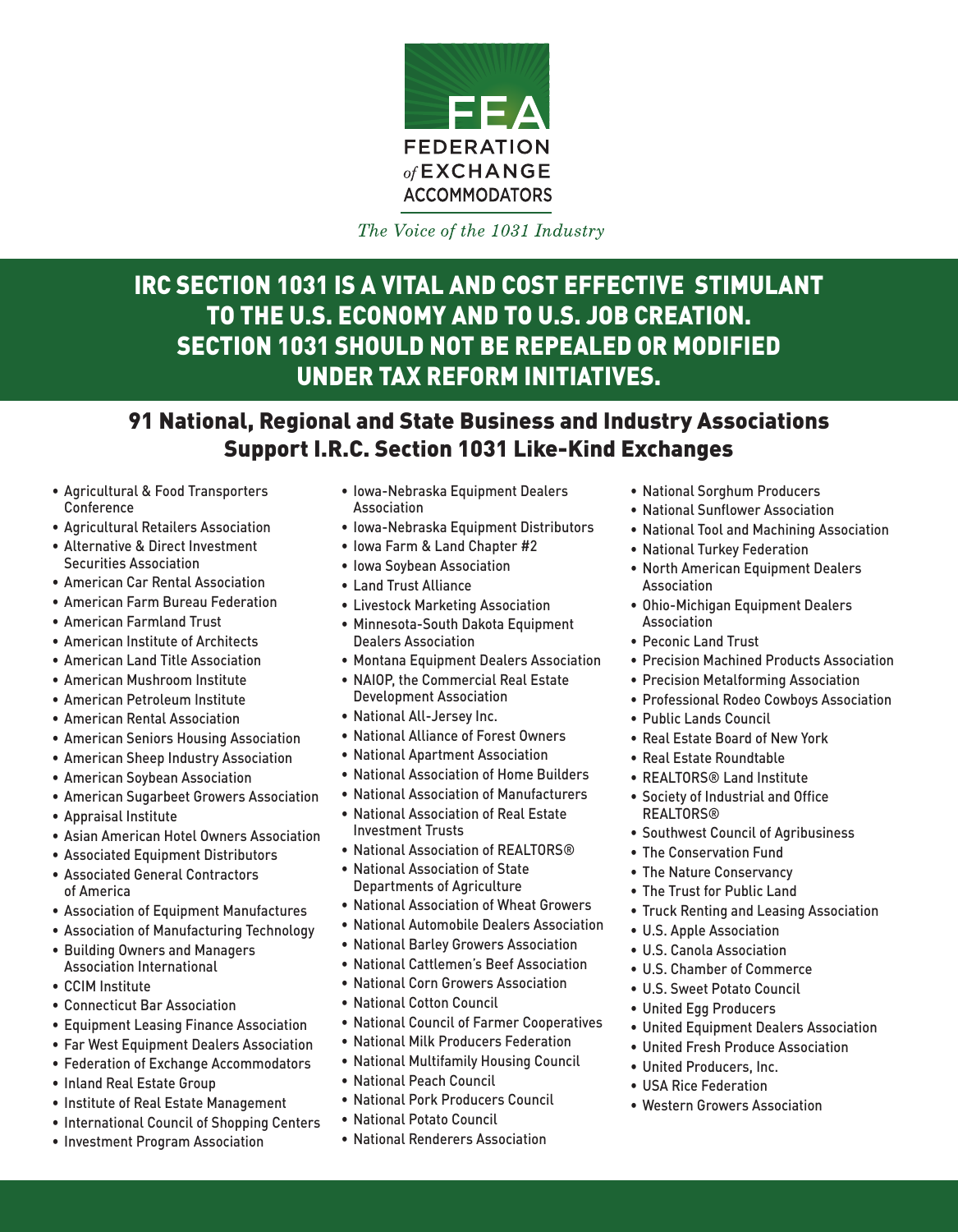#### On January 5, 2016, an Op-Ed from U.S. Rep. Steve Stivers was published in response to ongoing proposals to repeal or limit Section 1031. The following is an excerpt from the Op-Ed:

Raising Taxes on Property Exchanges Would Kill Jobs, Raise Rents, Deepen Debts: "There are many good ideas for pro-growth, pro-job, pro-family tax reform. But Congress should reject one scheme that keeps coming up: taxing like-kind exchanges," says U.S. Rep. Steve Stivers. "Tax reformers from both parties want to reduce taxes while closing loopholes and broadening the base. But repealing like-kind exchanges is the wrong way to do the right thing." *The Hill*, January 5, 2016.

On February 9, 2016, the Obama Administration released its FY2017 budget expanding its proposed \$1 million annual limit on deferral of gain to exchanges of all §1031 eligible assets, and continued to propose elimination of art and collectibles exchanges. Previous proposals in the FY2015 and FY2016 budgets sought to limit deferral only for exchanges of real property.

#### On December 16, 2014, the following twenty-five national associations wrote the President urging him to omit this proposal:

- American Farmland Trust
- Asian American Hotel Owners Association
- Alternative and Direct Investment Securities Association
- American Land Title Association
- American Senior Housing Association
- Building Owners and Managers Association International
- CCIM Institute
- Federation of Exchange Accommodators
- Inland Real Estate Group
- Institute of Real Estate Management
- International Council of Shopping Centers
- Investment Program Association
- Land Trust Alliance
- NAIOP
- Commercial Real Estate Development Association
- National Apartment Association
- National Association of Home Builders
- National Association of Real Estate Investment Trusts
- National Association of REALTORS®
- National Multifamily Housing Council
- Peconic Land Trust
- Real Estate Round Table
- REALTORS® Land Institute
- The Conservation Fund
- The Nature Conservancy
- The Trust for Public Land.

**Some highlights from the letter:** "The revenue proposal to limit the deferral of gain on real property like-kind exchanges, if enacted, would undermine the functioning of the real estate marketplace, reduce capital investment, and discourage jobcreating property improvements and land conservation efforts."

"Allowing capital to flow more freely among investments encourages commerce, and supports economic growth and job creation…"

"Federal like-kind exchange rules positively affect local government budgets since more frequent turnover of real estate generates significant property tax and recording fees, as well as property reassessments that increase the property tax base."

"Section 1031 is often a critically important means of facilitating conservation real estate transactions involving open spaces and/or significant environmentally sensitive properties that may be exchanged for other privately held property."

"…Our current like-kind exchange rules generate broad economic and environmental benefits that serve the public interest."

On November 21, 2013, the Senate Finance Committee (SFC) released a staff discussion draft on proposed reforms to cost recovery and tax accounting rules, in which Section 1031 like-kind exchanges were targeted for repeal. The SFC invited comments relating to the goals of business tax reform. In response, forty-four national, regional and state business and industry associations submitted comments in support of Section 1031 and/or opposing the SFC's call for repeal of Section 1031.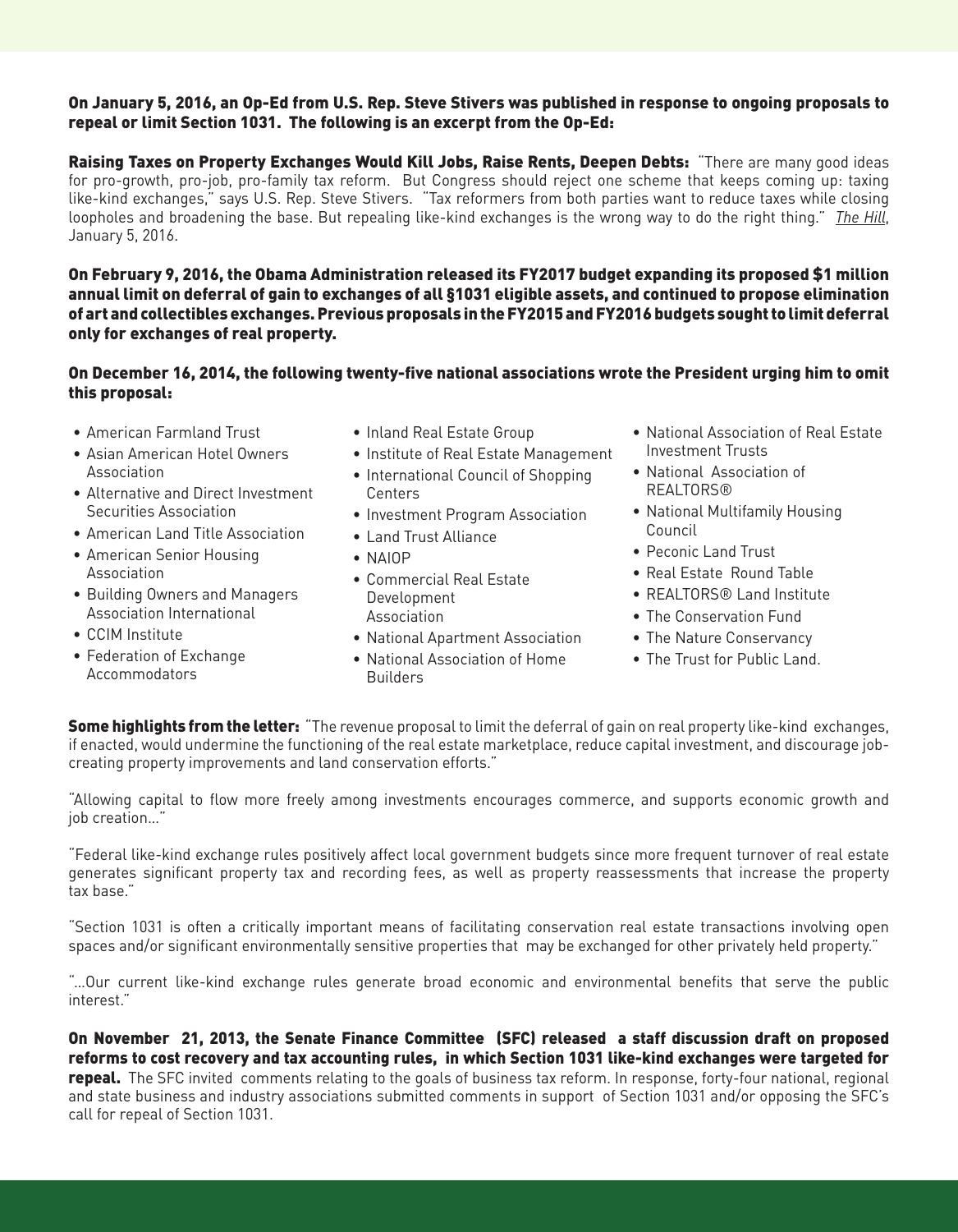#### On February 24, 2014, House Ways and Means Chairman Dave Camp released draft legislation to reform the tax code and Section 1031 was similarly targeted for repeal.

#### Following is a sampling of public commentary from the many associations in favor of Section 1031:

"Deferral of gain on like-kind exchange is a bedrock principle of our tax policy and nearly as old as income tax itself."

"The roll-over of gain on like-kind exchanges ensures a well-functioning, dynamic, and efficient U.S. real estate market… Allowing capital to flow more freely among investments is critical to facilitate commerce and support economic growth and job creation…"

"Like-kind exchanges generate tax revenue for federal, state, and local governments and facilitate land conservation efforts… Like-kind exchanges result in smaller depreciation deductions for the taxpayer going forward."

"Substituting a "similar use" concept for like-kind exchange rules would violate tax neutrality and weaken the real estate market… [A] "similar use" rule would reduce liquidity in the real estate market, make real estate development more costly, and reduce the likelihood that real property will undergo the improvements and upgrades that often occur when new owners take over the property."

American Farm Bureau Federation: "Using like-kind exchanges, active farmers and ranchers are able to combine acreage, acquire higher grade land and consolidate parcels into contiguous plots. Agricultural equipment transactions are undertaken to acquire new machinery that is more technologically advanced or better suited for their operation. Without like-kind treatment, cash-strapped farmers and ranchers are more likely to defer expanding the business and to delay updating their equipment."

**U.S. Chamber of Commerce:** "The Chamber welcomes the continuing discussion on tax reform, however, has significant concerns about the Draft Proposal, which concerns are articulated below."

National Association of Manufacturers: "A number of manufacturers have captive finance arms to facilitate and support sales and leasing transactions with their customers, and in some cases, to enable sales where financing might otherwise be difficult to obtain. The captive finance arms use LKEs to reduce tax gains and thus, financing costs, enabling them to provide competitive financing for customers. The program provides dual benefits to both the lessor and the lessee. LKEs help ensure leasing is a viable, affordable option for customers. The proposed repeal of LKE would decrease cash flows and increase lending costs, which in turn decreases the ability to compete for sales and jobs in U.S. manufacturing.

#### Comments from a Joint Response by:

- American Rental Association
- Associated Equipment Distributors
- Association of Equipment Manufacturers
- AMT The Association for Manufacturing Technology
- Far West Equipment Dealers **Association**
- Federation of Exchange Accommodators
- Iowa-Nebraska Equipment Dealers Association
- Iowa-Nebraska Equipment **Distributors**
- Mid-America Equipment Retailers Association
- Minnesota-South Dakota Equipment Dealers Association
- Montana Equipment Dealers **Association**
- National Automobile Dealers Association
- National Tooling and Machining Association
- North American Equipment Dealers Association
- Ohio Equipment Dealers Association
- Ohio-Michigan Equipment Dealers Association
- Precision Machined Products Association
- Precision Metalforming Association
- Truck Renting and Leasing Association.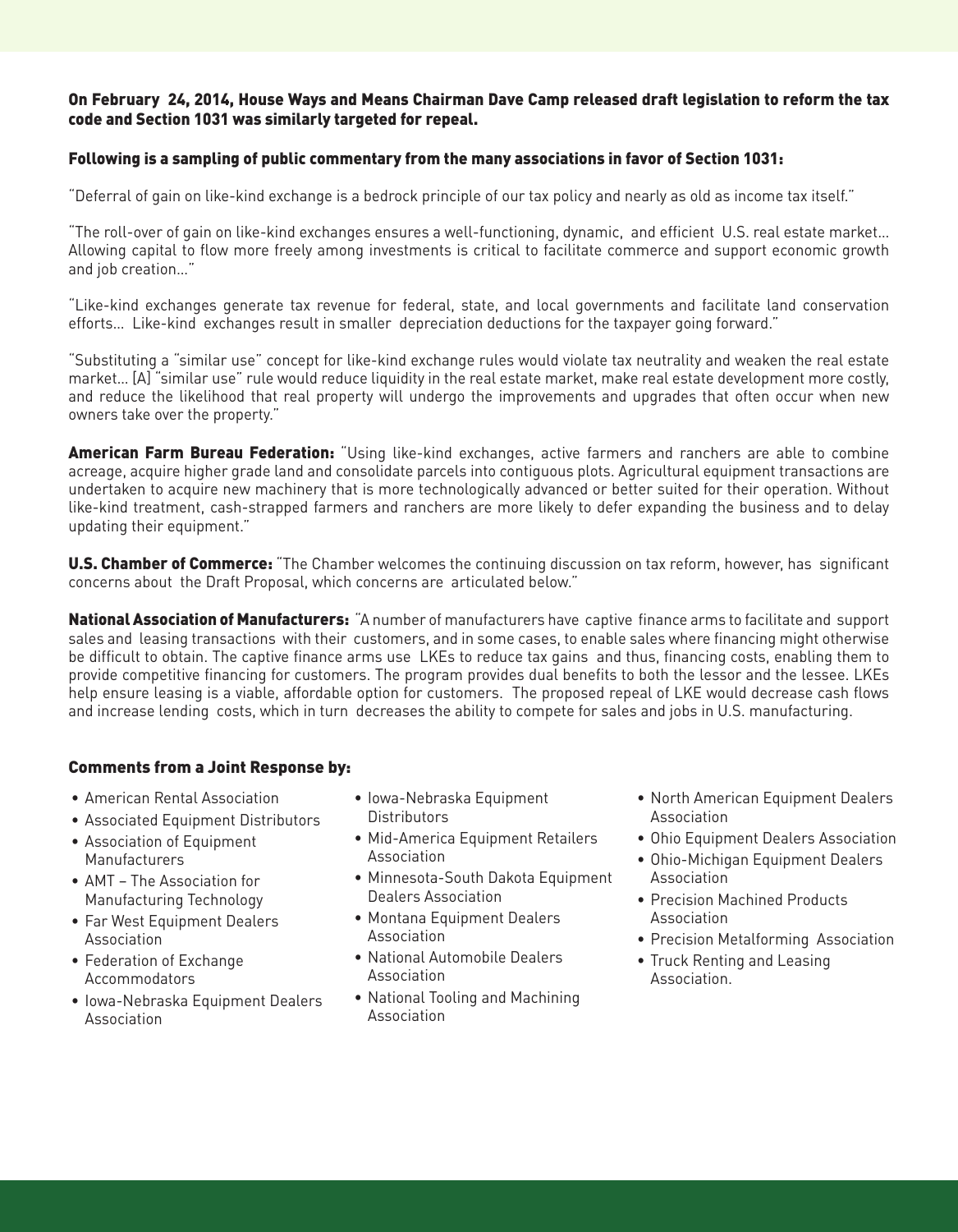"We wish to restate objections… regarding the impact of like-kind exchange repeal…Our organizations represent companies that sell, use, rent, service, lease and manufacture construction, farm, forestry, transportation and mining equipment… IRC Section 1031 is neither a loophole nor a tax savings vehicle, but rather a powerful economic engine that promotes capital investment, improves business productivity and creates jobs. Tax-deferred exchanges are one of the few incentives available to, and used by, taxpayers of all sizes in all sectors of the economy. The non-recognition exchange policy is premised on the "continuity of investment" and ensures that a taxpayer who continues with the same qualifying investment, with no intervening receipt of cash, is left in the same tax position as if the relinquished asset was never sold. By deferring the tax consequences associated with replacing outdated equipment, LKE helps businesses invest in newer, more efficient and more environmentally-friendly machinery."

Associated Equipment Distributors: "...we estimate that approximately a quarter of our members have LKE programs in place to manage their rental fleets. The tax liability associated with selling a fully depreciated asset acts as a disincentive to purchase newer, more efficient machinery. By allowing companies to defer that tax liability if they buy a new machine to replace the old, LKE frees up resources that make the capital investment possible."

Asian American Hotel Owners Association: "This provision provides tremendous benefit not only to hoteliers, but also to the communities in which our members live and work. Section 1031 exchanges allow hotel owners to have more available capital to invest in additional properties, which then increases economic development within the community, boosts the tax base and results in the creation of more jobs."

National Association of Real Estate Investment Trusts: "Section 1031 is at the very essence of how the commercial real estate industry creates jobs, supplies needed investment in communities, meets consumer demands and increases property values."

Iowa Soybean Association: "ISA President Mark Jackson, who farms near Rose Hill, said countless members have used it for land, conservation, equipment and other transactions."

Iowa Farm & Land Chapter #2 REALTORS<sup>®</sup> Land Institute: In a 2013 survey, the members of the Iowa Realtors Land Institute estimated that if Section 1031 were repealed, land transactions would drop by nearly 30%, with many opining that repeal would be highly negative to the Iowa and agricultural economies.



The Voice of the 1031 Industry

**Federation of Exchange Accommodators 1255 SW Prairie Trail Ankeny, IA 50023 Phone: (515) 244-6515 Fax: (515) 334-1174 www.1031.org**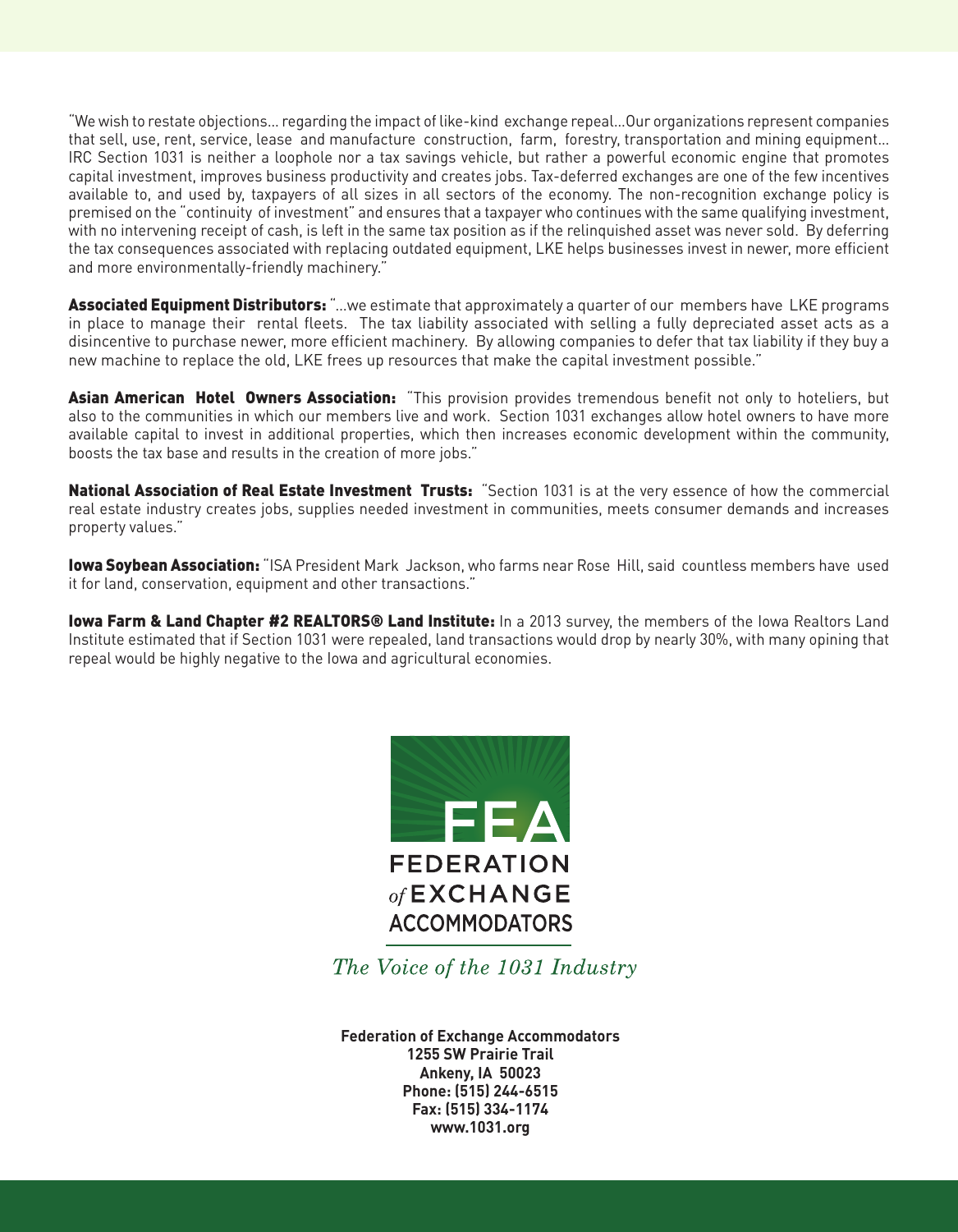# RECENT PRESS REGARDING IRC SECTION 1031 AND THE PROSPECT FOR REPEAL OR MODIFICATION TO A "SIMILAR OR RELATED IN SERVICE OR USE" STANDARD

Raising Taxes on Property Exchanges Would Kill Jobs, Raise Rents, Deepen Debts: "There are many good ideas for pro-growth, pro-job, pro-family tax reform. But Congress should reject one scheme that keeps coming up: taxing like-kind exchanges," says U.S. Rep. Steve Stivers. "Tax reformers from both parties want to reduce taxes while closing loopholes and broadening the base. But repealing like-kind exchanges is the wrong way to do the right thing." *The Hill*, January 5, 2016.

Congress Pondering 1031: The potential repeal of like-kind exchanges jeopardizes landowners and other investors. *The Land Report*, Spring, 2015.

Why Pro-Growth Tax Reform Must Preserve Like-Kind Exchanges: One of the most notable provisions at risk [with tax reform] – like-kind exchanges – empowers both businesses and individual property owners to roll over their capital gain into new investments that spur economic activity across the country… Sen. Johnny Isakson (R-Ga.) recently noted that most lawmakers do not fully comprehend the potential impact of limiting like-kind exchanges. *The Hill*, February 24, 2015.

Taking 1031s Off the Table Would Have an "Atomic Bomb" Effect: Federal tax reform could have disastrous effects on [New York City's] real estate market if it shakes things up too much, industry players said this morning… 1031 exchanges, also known as like-kind exchanges, are crucial to the market's health. "If there was ever an issue with 1031s being taken out of this market, it would have an atomic-bomb kind of effect." *The Real Deal*, February 23, 2015.

Real Estate Groups Building Protections for Tax Break: "In any given year, over a quarter of a million U.S. taxpayers use like-kind exchanges to reinvest capital and grow their businesses… Every time policymakers have looked closely at this issue, they have concluded that like-kind exchanges buttress economic growth and should be preserved." *Congressional Quarterly,* January 29, 2015.

Reform Proposal Would End Farmer-Friendly 1031 Exchanges: "Don't just associate tax reform with stimulated growth. The 1031 is the lifeblood of investment." Some analysts have estimated that as many as 30 percent of real estate transactions could be eliminated if the 1031 [exchange] goes away. *Iowa Farmer Today,* January 28, 2015.

Real Estate Industry Supports 1031 Exchanges: "The Senate Finance Committee is considering a repeal of Internal Revenue Code Section 1031... Local commercial real estate agents say like-kind exchanges stimulate the economy... Without it, sellers would be far more reluctant to sell their properties… It is estimated by one expert that 1031 exchanges are implicated in 30 percent of all transactions… If 30 percent of all transactions went away, what would that do to the economy?" *The Hampton Roads Business Journal,* September 12, 2014.

**Capitol Perspective:** The real estate industry comprises over 20% of our economy and I believe Congress must create policies to grow this sector," says U.S. Rep. Steve Stivers… Impending tax reform proposals may have significant ramifications for commercial real estate owners and investors. "The most important thing CCIM members can do [to inform their congressional leaders] is to explain the role taxes play in the decision- making process for their clients," Stivers says. "For example, … what effect would eliminating like-kind exchanges have on developers' ability to assemble land?" *CIRE Magazine,* July/August, 2014.

Politics and Commercial Real Estate: Something else must appear on our radar screens: tax reform. On a federal level, it could have a more profound impact on our commercial real estate market than anything else… Most important, particularly for the sales market, 1031 exchanges may be jeopardized, which would throw the marketplace into a deep freeze. *The New York Observer,* June 17, 2014.

Tax & Spend Is About to Hit Real Estate Investment Hard: This year there are some alarming discussions in Congress directly targeting the 1031 Exchange used by real estate investors to postpone capital gains taxes on real estate transaction profits… Congress has no fewer than three different proposals being discussed right now, and all of them either completely do away with the 1031 Exchange or do enough damage to it that real estate investment activities will plummet in the future. Huffington Post*,* June 12, 2014.